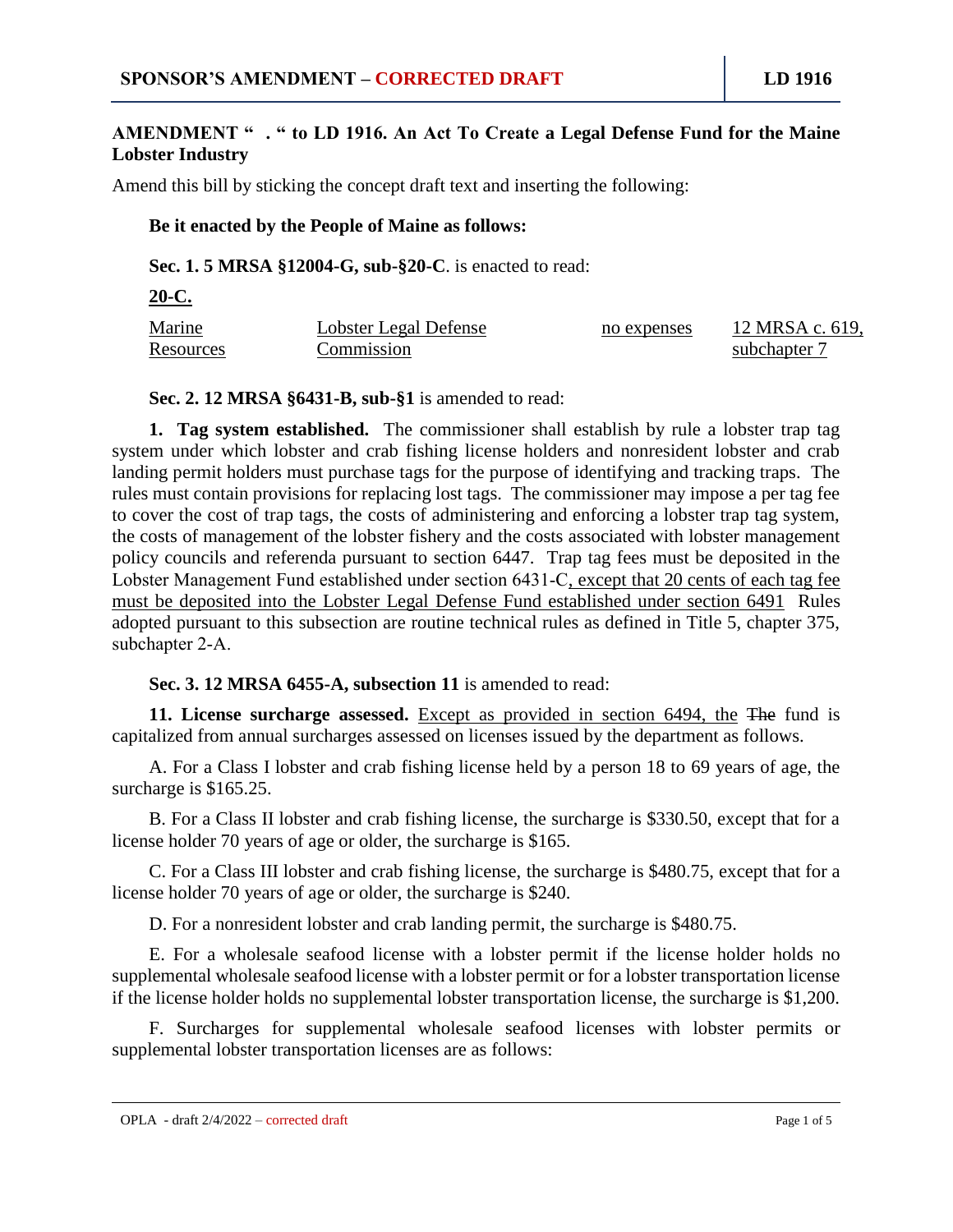(1) For up to 2 supplemental wholesale seafood licenses with lobster permits or supplemental lobster transportation licenses, the surcharge is \$1,800;

(2) For 3 to 5 supplemental wholesale seafood licenses with lobster permits or supplemental lobster transportation licenses, the surcharge is \$2,400; and

(3) For 6 or more supplemental wholesale seafood licenses with lobster permits or supplemental lobster transportation licenses, the surcharge is \$3,000.

G. For a lobster processor license, the surcharge is \$1,000 if less than 1,000,000 pounds of raw product is processed and \$4,000 if 1,000,000 pounds or more of raw product is processed.

A person holding more than one of the following licenses is assessed only the highest applicable surcharge for those licenses under this subsection: a wholesale seafood license with a lobster permit, a supplemental wholesale seafood license with a lobster permit, a lobster transportation license or a supplemental lobster transportation license.

The commissioner shall review annually the surcharges established in this subsection and recommend changes to the joint standing committee of the Legislature having jurisdiction over marine resources matters, which after receiving the recommendations may report out a bill to the Legislature to adjust the surcharges.

Except as provided in section 6494, the The Treasurer of State shall hold all surcharges assessed by this subsection in the fund and invest all money in the fund until disbursed to the collaborative upon request of the collaborative. Interest from investments accrues to the fund.

All money in the fund is subject to allocation by the Legislature. Unexpended balances in the fund at the end of the fiscal year may not lapse but must be carried forward to be used for the same purposes.

In addition to payment of the regular license fee and the surcharge, a person purchasing a license subject to the surcharges established in this subsection may make voluntary contributions to the fund at the time the license is purchased. Voluntary contributions received by the department from a licensee pursuant to this subsection or any other source must be deposited in the fund by the department and must be used by the collaborative for the purposes of this subchapter.

### **Sec. 4. 12 MRSA c. 619, subchapter 7** is enacted to read:

# **Subchapter 7. Lobster Legal Defense Commission and Lobster Legal Defense Fund**

**§6490. Commission established; members.** The Lobster Legal Defense Commission, established in Title 5, section 12004-G, subsection 20-C and referred to in this subchapter as "the commission", is created to support Maine's lobster industry and has 9 members.

**1. Licensed members of lobster industry.** Six members of the public who currently hold a lobster license, 2 each appointed by the Governor, the President of the Senate and the Speaker of the House; and

**2. Lobster dealers.** Three members of the public who are lobster dealers, one each appointed by the Governor, the President of the Senate and the Speaker of the House.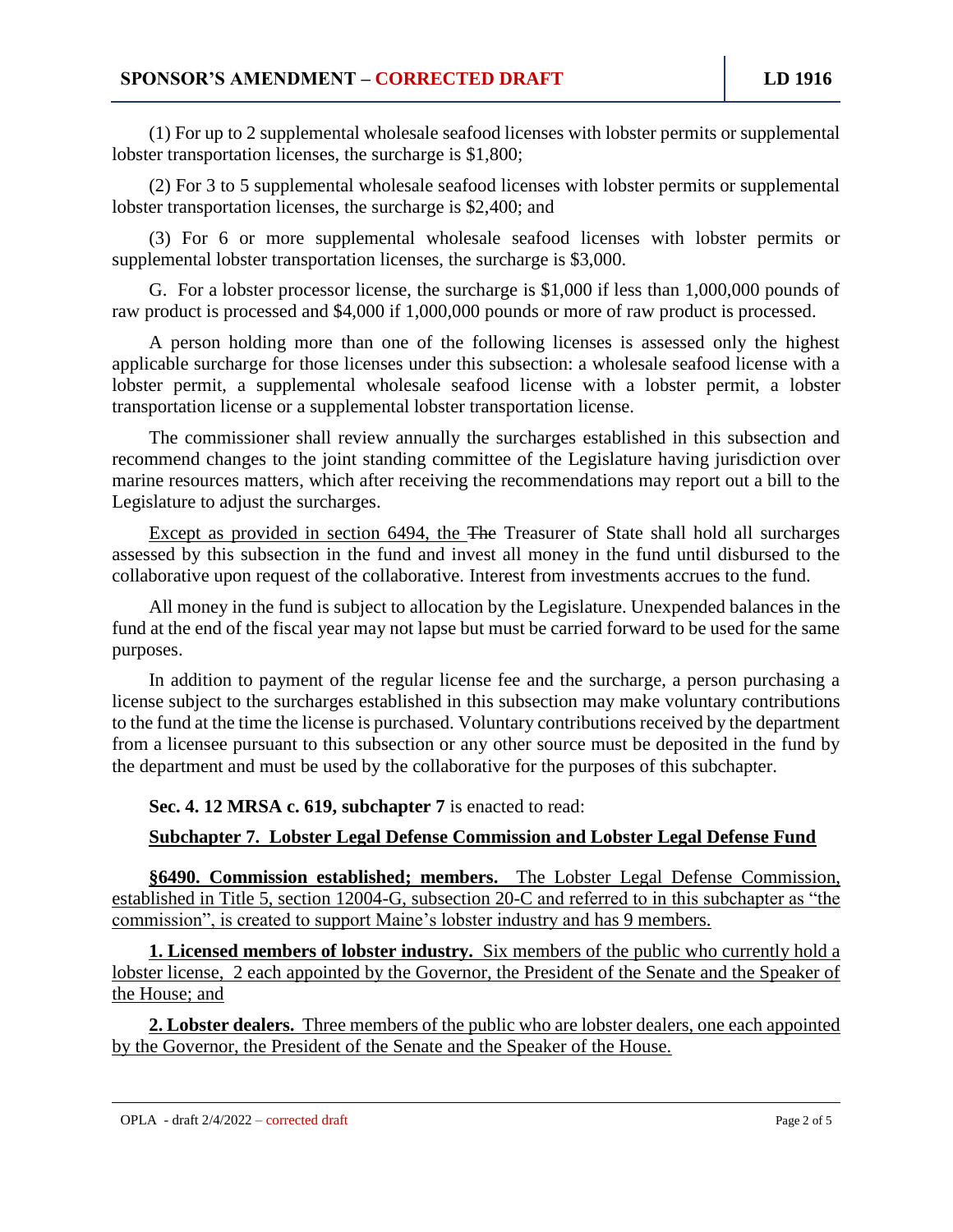**§6491. Lobster legal defense fund established.** The Lobster Legal Defense Fund, referred to in this subchapter as "the fund", is established within the Department of Marine Resources as a nonlapsing fund to provide monies for legal actions involving, but not limited to, matters connected to the regulations of the United States Department of Commerce, National Oceanic and Atmospheric Administration implementing the Atlantic Large Whale Take Reduction Plan referred to herein as "the regulations".

**§6492. Duties.** The commission's duties include:

**1. Review current and proposed laws, rules and regulations**. The commission shall review current and proposed federal and state laws, rules and regulations affecting the lobster industry to determine whether legal action challenging the law, rule or regulation is appropriate;

**2. Develop criteria.** The commission shall develop criteria for the receipt of monies from the fund for each of the following category of legal action involving the regulations:

A. Legal action brought by individuals or entities engaged in Maine's lobster industry;

B. Legal action brought by the Maine Office of the Attorney General; and

C. Defense of legal claims brought against individuals or entities claiming violation the regulations.

**3. Accept and review requests**. The commission shall accept and review request for distribution from the fund. The commission may decide to distribute funds if a majority of commission members vote in favor of the distribution,.

**4. Request funds.** Upon voting by the commission to distribute monies from the fund, the commission shall submit a written request to the Department of Marine Resources. The request will identify the individual or entity to receive monies from the fund and the amount of distribution.

**§6493. Fund administration; rules.** The Department of Marine Resources shall distribute monies from the fund upon receipt of a written request for distribution from the commission. The department shall develop rules governing the distribution of monies from the fund. Rules adopted pursuant to this subchapter are routine technical rules as defined in Title 5, chapter 375, subchapter II‑A.

**§6494. Fund assets.** The Department of Marine Resources shall deposit into the fund 20 cents from the sale of each trap tag purchased pursuant to Title 12, Maine Revised Statutes, section 6431-B and 20% of the license surcharges assessed by the department pursuant to Title 12 Maine Revised Statutes, section 6455-A, subsection 11.

**§6495. Report.** The commission shall report to the joint standing committee of the legislature having jurisdiction over marine resources matters by January 15 of every odd-numbered year. The report must provide details on all disbursements made from the fund during the preceding 24 month period. The committee has the authority to report out a bill in response to the contents of the report during the legislative session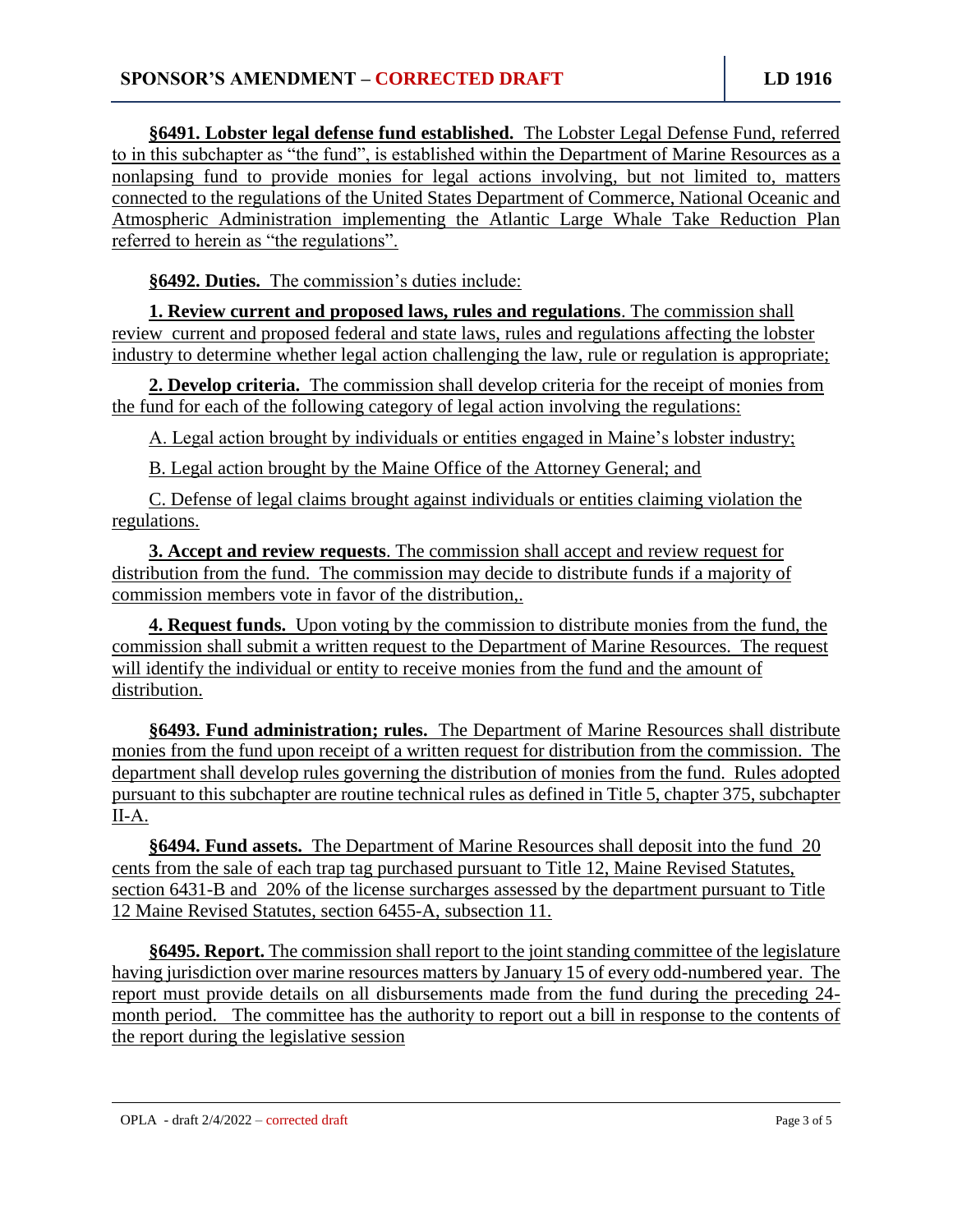**§6496. Repeal; distribution of fund assets.** This subchapter is repealed November 1, 2032. Any monies in the fund on November 2, 2032 will be distributed as follows:

**1. Evenly split.** If the Maine Lobster Marketing Collaborative established in Title 5 Maine Revised Statutes, section 12004-H, sub-§14-A and the Lobster Fund established in section 6450 are still in existence as of November 1, 2032, each entity must receive 50% of the monies in the fund;

**2. All funds to remaining entity.** If either the Maine Lobster Marketing or the Lobster Fund no longer exists on November 1, 2032, all the monies from the fund must be distributed to the remaining entity.

**3. All funds to department.** If neither the Maine Lobster Marketing nor the Lobster Fund exist as of November 1, 2032, all the monies from the fund must be distributed to the Department of Marine Resources.

# **SUMMARY**

This bill establishes the Lobster Legal Defense Commission and the Lobster Legal Defense Fund. The commission and the fund are established to provide monies for legal actions involving, but not limited to, matters connected to the regulations of the United States Department of Commerce, National Oceanic and Atmospheric Administration implementing the Atlantic Large Whale Take Reduction Plan.

The commission has 9 members, 6 members of the public who currently hold a lobster license and 3 who are lobster dealers. The Governor, the President of the Senate and the Speaker of the House each appoint an equal number from each group.

The commission's duties include:

- 1. Reviewing current and proposed federal and state laws, rules and regulations affecting the lobster industry to determine whether legal action challenging the law, rule or regulation is appropriate;
- 2. Developing criteria for the receipt of monies from the fund;
- 3. Determining whether to distribute funds and requesting such distribution from the Department of Marine Resources; and
- 4. Reporting to the joint standing committee of the legislature having jurisdiction over marine resources by January 15 of every odd-numbered year

The joint standing committee of the legislature having jurisdiction over marine resources has the authority to report out a bill in response to the contents of the report during the legislative session

The legal actions supported with monies from the fund include:

- 1. Legal action brought by individuals or entities engaged in Maine's lobster industry;
- 2. Legal action brought by the Maine Office of the Attorney General; and